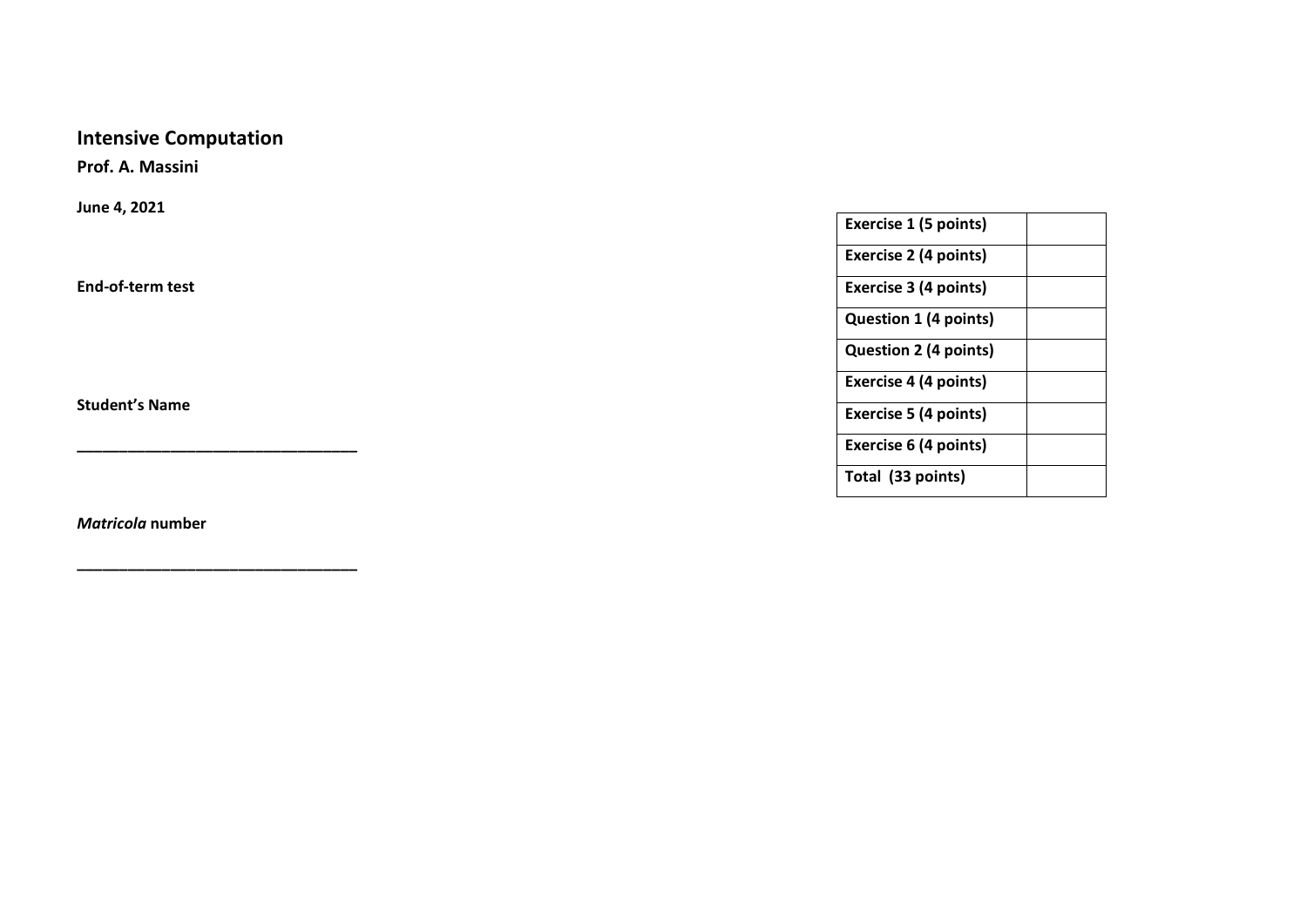#### **Exercise 1 (5 points) - GPU & CUDA**

You need to write a kernel that operates on an ultrasound color image represented by a matrix of size **1440x1280x24** (color images: have 24 bits for representing the three colors red, green, blue with 8 bits). You would like to assign one thread to each matrix element. You would like your thread blocks to use the maximum number of threads per block possible on your device.

- a) How would you select the dimensions of a **2D grid and 2D rectangular blocks** for your kernel, minimizing the number of idle threads? Consider a device having compute capability 1.3.
- b) How would you select the dimensions of a **2D grid** and **3D blocks** with the three sides all equal for your kernel, minimizing the number of idle threads? Consider a device having compute capability 3.5.

| <b>Technical specifications</b>                       | Compute capability (version) |                       |     |      |                |     |     |     |     |     |
|-------------------------------------------------------|------------------------------|-----------------------|-----|------|----------------|-----|-----|-----|-----|-----|
|                                                       | 1.0                          | 1.1                   | 1.2 | 1.3  | $2 \mathbf{x}$ | 3.0 | 3.5 | 3.7 | 5.0 | 5.2 |
| Maximum dimensionality of grid of thread blocks       |                              | 3<br>$\overline{c}$   |     |      |                |     |     |     |     |     |
| Maximum x-dimension of a grid of thread blocks        |                              | $2^{31} - 1$<br>65535 |     |      |                |     |     |     |     |     |
| Maximum y-, or z-dimension of a grid of thread blocks | 65535                        |                       |     |      |                |     |     |     |     |     |
| Maximum dimensionality of thread block                | 3                            |                       |     |      |                |     |     |     |     |     |
| Maximum x- or y-dimension of a block                  | 512<br>1024                  |                       |     |      |                |     |     |     |     |     |
| Maximum z-dimension of a block                        | 64                           |                       |     |      |                |     |     |     |     |     |
| Maximum number of threads per block                   | 512<br>1024                  |                       |     |      |                |     |     |     |     |     |
| Warp size                                             | 32                           |                       |     |      |                |     |     |     |     |     |
| Maximum number of resident blocks per multiprocessor  |                              | 8<br>16               |     |      | 32             |     |     |     |     |     |
| Maximum number of resident warps per multiprocessor   | 24<br>32                     |                       | 48  | 64   |                |     |     |     |     |     |
| Maximum number of resident threads per multiprocessor | 768<br>1024                  |                       |     | 1536 | 2048           |     |     |     |     |     |
| <b>Technical specifications</b>                       | 1.0                          | 1.1                   | 1.2 | 1.3  | 2.x            | 3.0 | 3.5 | 3.7 | 5.0 | 5.2 |
|                                                       | Compute capability (version) |                       |     |      |                |     |     |     |     |     |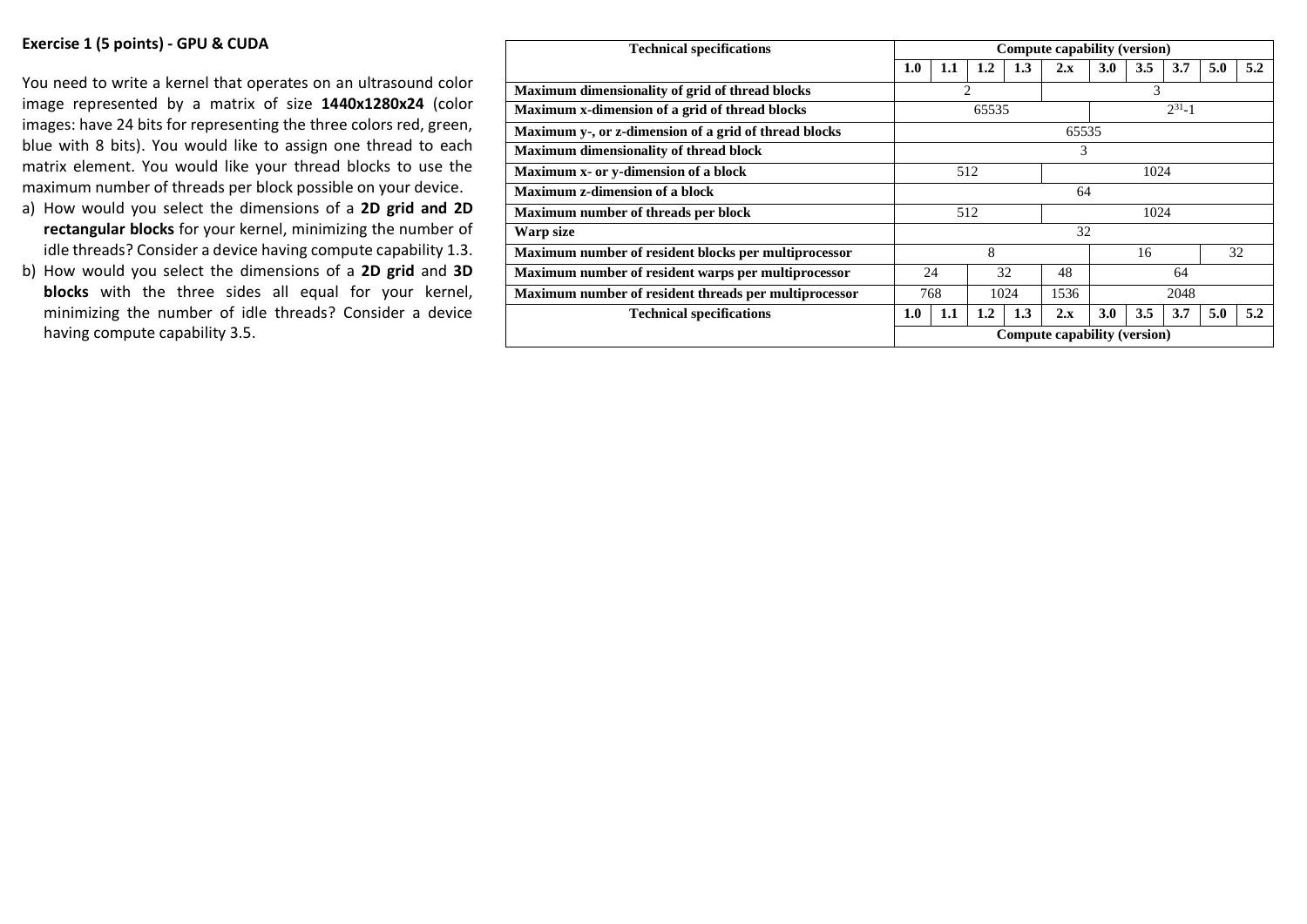### **Exercise 2 (4 points) – Interconnection Networks – CLOS**



Compare the cost of the crossbar 480 x 480 and the Clos network, strictly non-blocking and rearrangeable non-blocking, designed in the previous point.

$$
35000 = 6,58
$$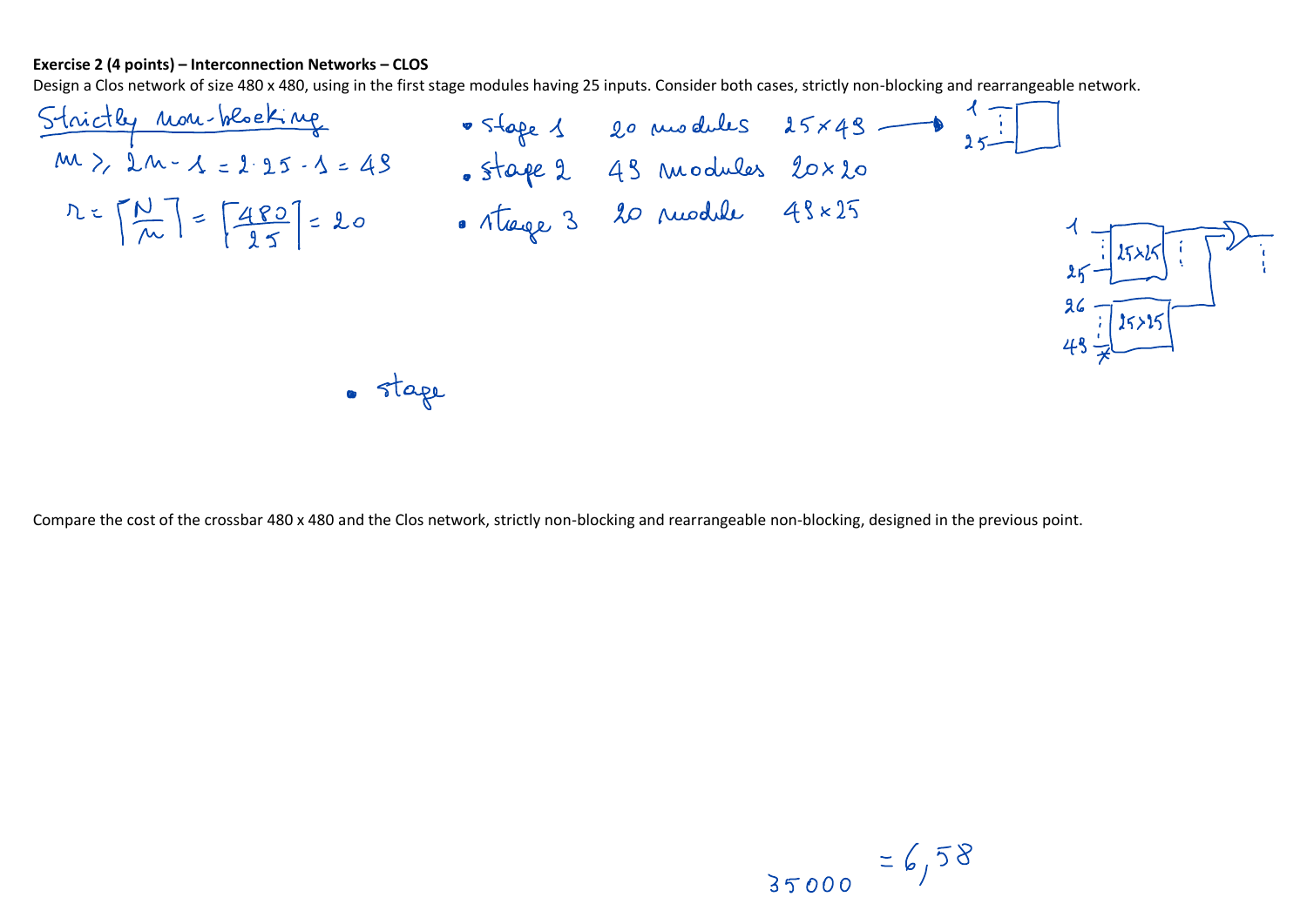## **Exercise 3 (4 points) – Interconnection networks – (2 log N - 1) MIN**

Draw a Shuffle-Shuffle network of size N=8 using the switches below. Is it possible to realize the permutation  $P = \begin{pmatrix} 01 & 23 & 45 & 67 \ 46 & 32 & 75 & 01 \end{pmatrix}$  setting all the switches in the central stage on the straight state?



Which multistage network with 2logN -1 stages would you use to route the permutation P above, that guarantees to find a solution? Draw the network and show the connections.

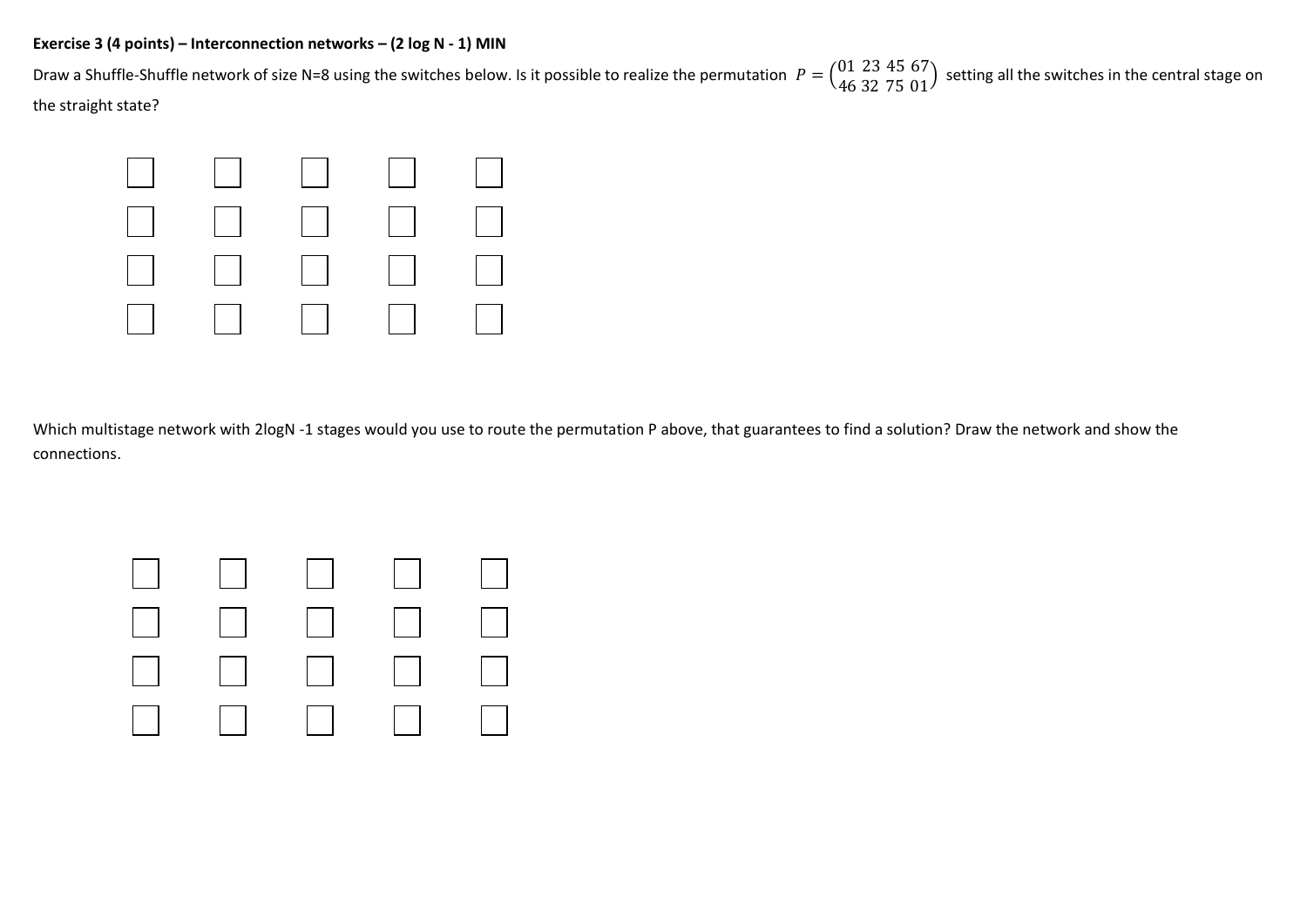## Question 1 (4 points)

 $\frac{1}{2}$ 

Briefly explain the unit-gate model giving the gate-count and gate-delay, used to evaluate time and area of circuits based on gates AND, OR, NOT and other gates derived from them.

# Question 2 (4 points)

Explain what CUDA threads are and how they are organized in terms of blocks and grids. Describe how to obtain a unique ID for each thread by using the block ID and thread ID, in the case of a 2D grid and 3D blocks.

| and the control of the control of |  |
|-----------------------------------|--|
|                                   |  |
|                                   |  |
|                                   |  |
|                                   |  |
|                                   |  |
|                                   |  |
|                                   |  |
|                                   |  |
|                                   |  |
|                                   |  |
|                                   |  |
|                                   |  |
|                                   |  |
|                                   |  |
|                                   |  |
|                                   |  |
|                                   |  |
|                                   |  |
|                                   |  |
|                                   |  |
|                                   |  |
|                                   |  |
|                                   |  |
|                                   |  |
|                                   |  |
|                                   |  |
|                                   |  |
|                                   |  |
|                                   |  |
|                                   |  |
|                                   |  |
|                                   |  |
|                                   |  |
|                                   |  |
|                                   |  |
|                                   |  |
|                                   |  |
|                                   |  |
|                                   |  |
|                                   |  |
|                                   |  |
|                                   |  |
|                                   |  |
|                                   |  |
|                                   |  |
|                                   |  |
|                                   |  |
|                                   |  |
|                                   |  |
|                                   |  |
|                                   |  |
|                                   |  |
|                                   |  |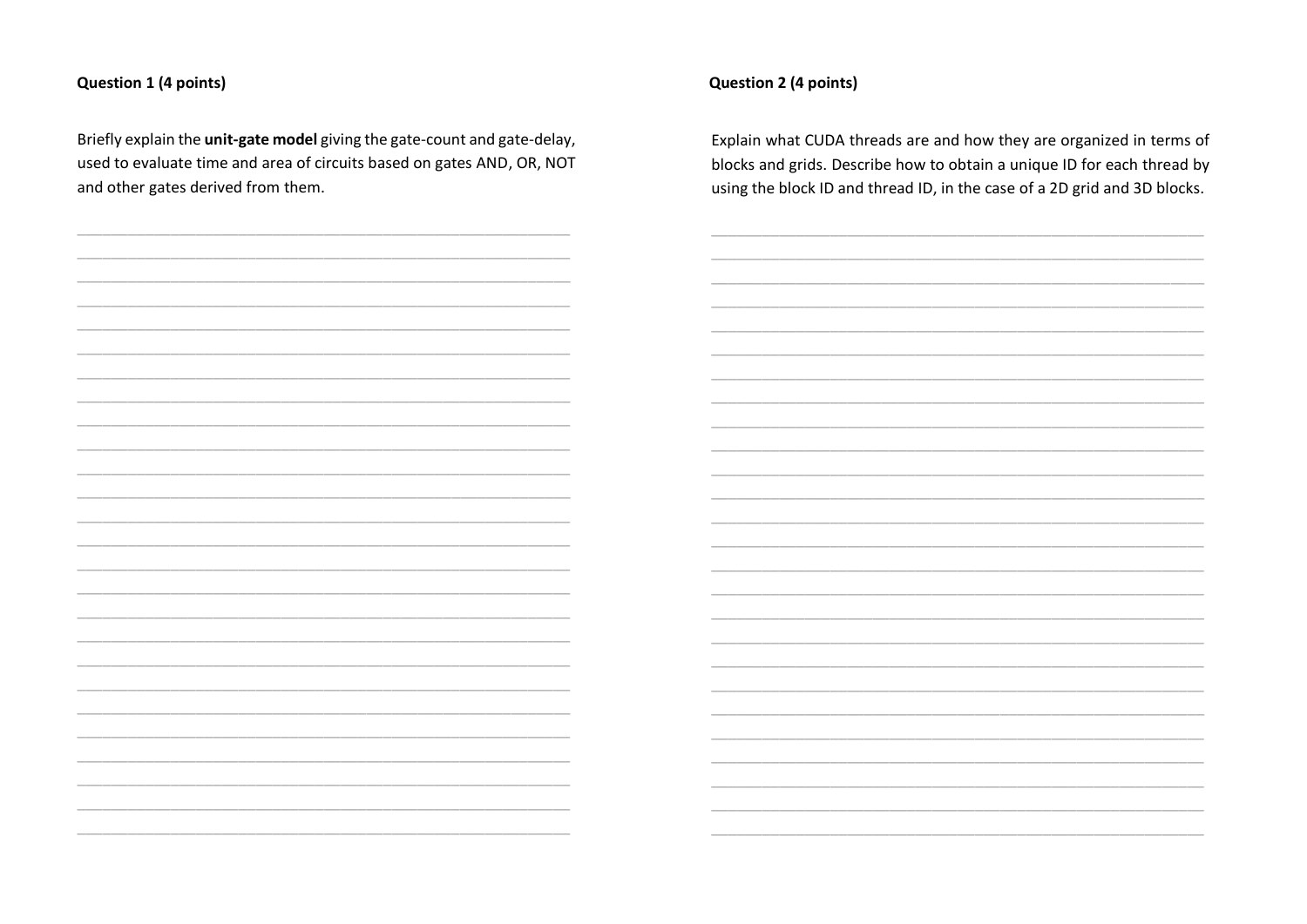## **Exercises 4 (4 points) Amdhal Law**

The following measurements are recorded with respect to the different instruction classes for the instruction set running a given set of benchmark programs:

| <b>Instruction Type</b> | <b>Instruction Count (millions)</b> | <b>Cycles per Instruction</b> |
|-------------------------|-------------------------------------|-------------------------------|
| Arithmetic and logic    |                                     |                               |
| Load and store          |                                     |                               |
| <b>Branch</b>           |                                     |                               |
| Others                  |                                     |                               |

Assume that instructions "*Branch*" can be modified so that they take 4 cycle per instruction instead of 5 as in the table. Compute the speedup obtained by introducing this enhancement using the **Amdhal law**.

How many cycles should "*Arithmetic and logic*" instructions consist of to reach at least the same speedup obtained modifying the number of cycles of "*Arithmetic and logic*" instructions as above?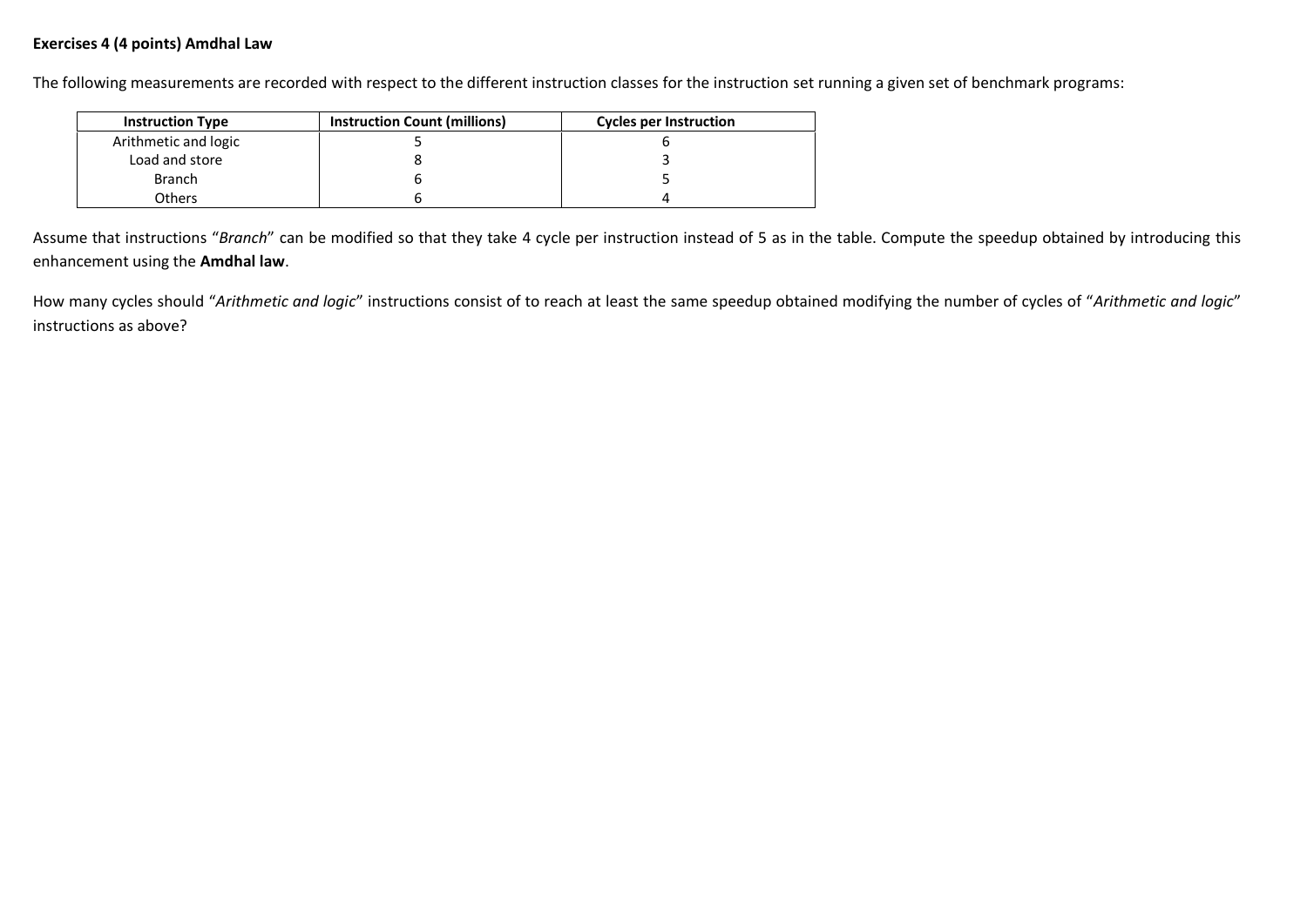## **Exercises 5 (4 points) Performance equation**

Suppose we have made the following measurements, where we are considering Arithmetic and FP (Floating Point) instructions: Frequency of Arithmetic operations = 20% Average CPI of Arithmetic operations = 4.2 Average CPI of other instructions = 2.8

Frequency of FP operations = 30% CPI of  $FP = 5.6$ 

Assume that the two design alternatives are to decrease the CPI of FP to 3.5 or to decrease the average CPI of Arithmetic operations to 2.4. Compare these two design alternatives using the processor **performance equation** and compute the speedup in both cases.